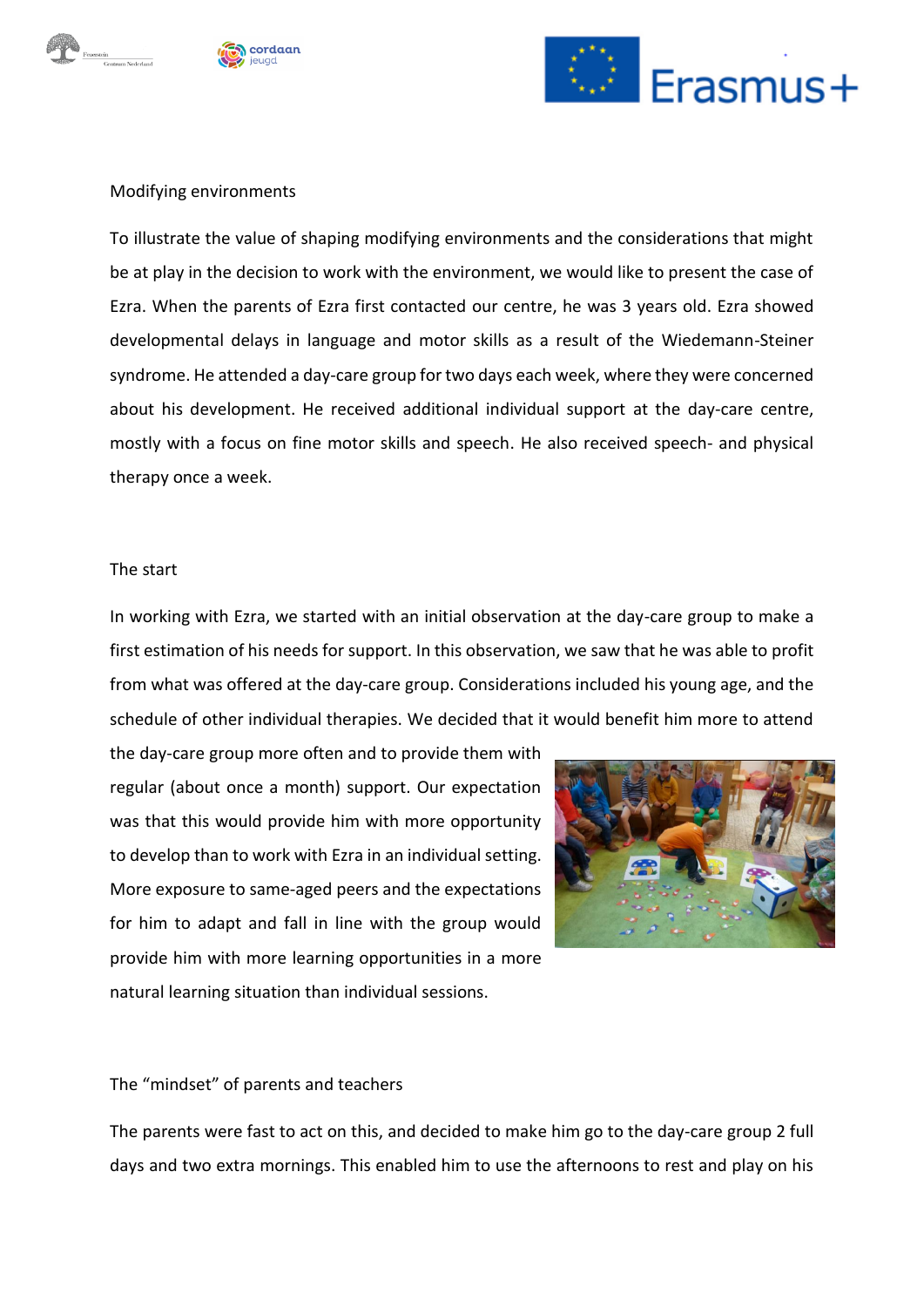





own level. Ezra was able to use this increase in frequency and soon made progress, especially on cognitive skills. He did, however, need some support on switching between activities and following along with the group. For this, we (counterintuitively) recommended to provide him with as little support as possible. Staff were instructed to only ask him what he's supposed to do when he seems lost or does not proceed along with the group towards the next activity. For the situations where individual support was available for group activities, we recommended the staff to maintain more distance and use more pointing and modelling than direct interference with what he was doing.

# Special but the same

Another important factor in the regular observations was to point out his growth and emphasize how much he was not different from any of the others. This way, we tried to emphasize that he should not be treated any different than other children unless it was absolutely necessary.

# The changes

After half a year, school and parents concluded that he had progressed enough to start in a kindergarten group. His speech had improved enough to make himself understandable (and he had become one of the most talkative children in the group), he was independent in choosing games and recognized which games were too easy for him. A point of concern was still that he sometimes would be a little bit easy in expecting other to help him. So the most important recommendation that was made was to always give him the opportunity to try and do something independently and only help him if it was absolutely necessary.

## Growing mind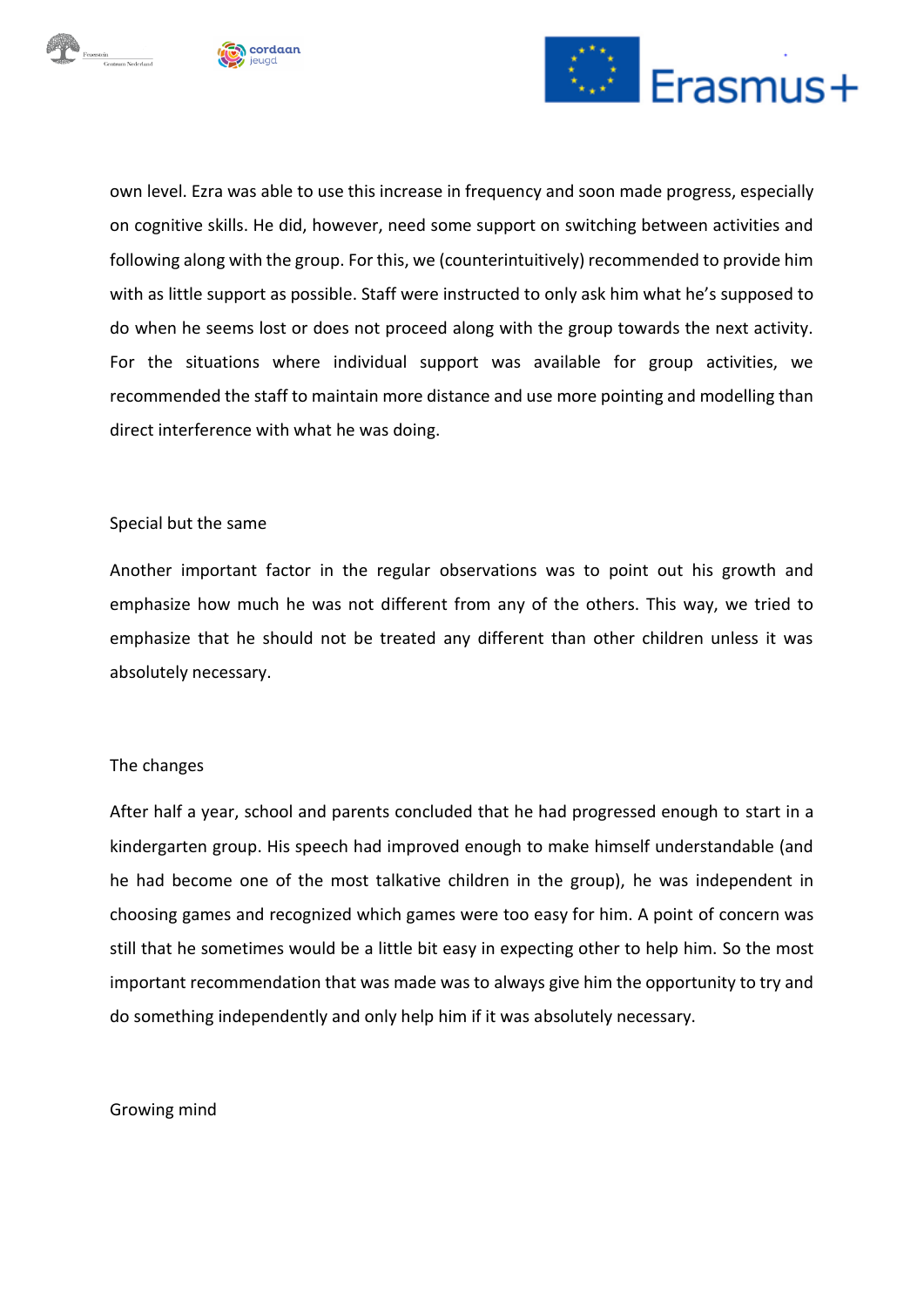





The support continued once he had proceeded to kindergarten. Ezra initially needed some time to get used to the new situation and expectations that came along with the new class. The teachers initially voiced concerns about his level of focus, ability to work independently, and tendency to do different things than was expected from him. He also tended to ask for help rather easily. He used the liberties he could. In an observation we could indeed see that he struggled working on tasks for a longer period of time and took liberties he shouldn't. However, based on the short time he had been in the class, we recommended to have patience and treat him as normally as possible This included being strict and setting clear rules and boundaries. The only exception for him should be on a fine motor skills level, as he simply did not possess the power to do some tasks independently. Most of all, we emphasized to just give him time and not worry too much.

# The follow up

The following observation, it was clear that Ezra had made great progress and could come along with the group. The teacher confirmed that he was no longer one of the most difficult students to work with, and did not need the most help from her of the children in the class. He could do a number of tasks independently and



followed with the group most of the time. He did sometimes still show some difficulty in using spoken instructions. This appeared to be an auditory processing issue. In cases where he did not understand what was expected from him, we recommended to limit the amount of information in a single instruction. We also recommended practicing with auditory processing.

Currently, Ezra is showing himself to be a curious and social young boy. His speech is developing fast. He enjoys learning new games and playing them with his family, and is increasingly able to play for himself and build things. He still shows some struggles in terms of his focus in class and the processing of instruction, but the system around him is focussed on making him succeed.